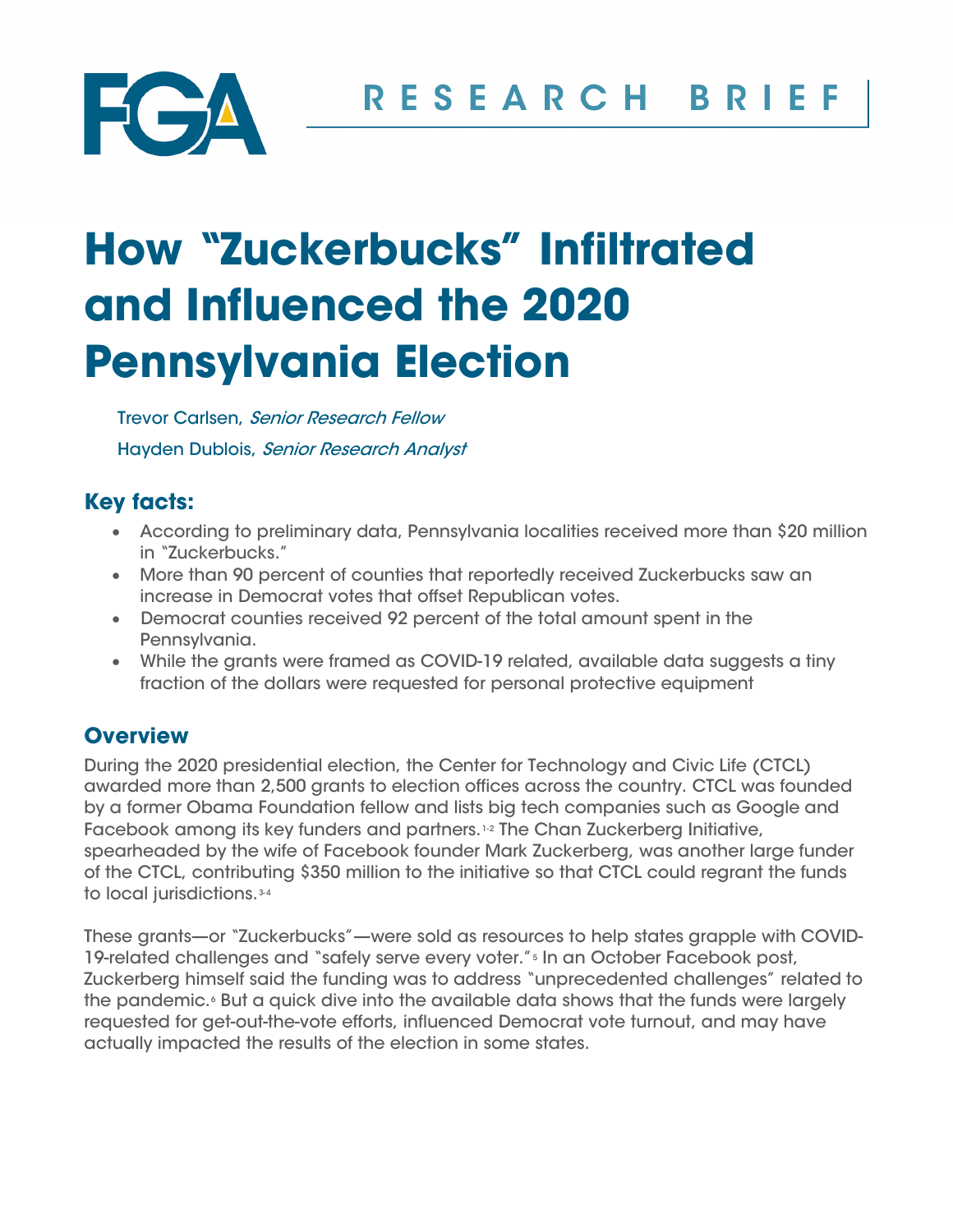## **Where did the money go?**

Based on CTCL's self-reported list of grant awardees, Zuckerbucks went to local election jurisdictions across the country, infiltrating 47 out of 50 states.[7](#page-4-6) Considered the keystone for both parties' path to an electoral college victory, the Keystone State figured prominently in CTCL's distribution of funds and was a top recipient of grant dollars.

While CTCL has not yet disclosed full details about how much was distributed to each grantee during the 2020 election, preliminary data shows that CTCL funneled more than \$20 million into 23 Pennsylvania jurisdictions, plus the Pennsylvania Department of State.<sup>[8](#page-4-7)</sup> The \$2.5 million that went to Chester County, which received the second most generous grant in Pennsylvania, was more than the county's entire 2020 budget for voting services.<sup>[9](#page-5-0)</sup> Additionally, according to the list of grants announced by CTCL, Pennsylvania was one of only two states to receive a statewide grant.<sup>[10](#page-5-1)</sup>

Philadelphia, which is only slightly larger than Allegheny County, received nearly five times as many Zuckerbucks.[11](#page-5-2)-[12](#page-5-3) The makeup of the electorate in the two counties is telling. Democrats account for 76 percent of the electorate in Philadelphia, compared to only 57 percent in Allegheny County.[13](#page-5-4)

Curiously, in the case of Dauphin County, an original grant request of \$206,471 was later more than doubled[.14](#page-5-5) This county narrowly went for Hillary Clinton in 2016.[15](#page-5-6) But in 2020, Joe Biden increased the Democrat vote total here by 22 percent, more than offsetting President Donald Trump's increased performance.<sup>[16](#page-5-7)</sup> Biden ended up winning Dauphin County by more than 12,500 votes.<sup>[17](#page-5-8)</sup>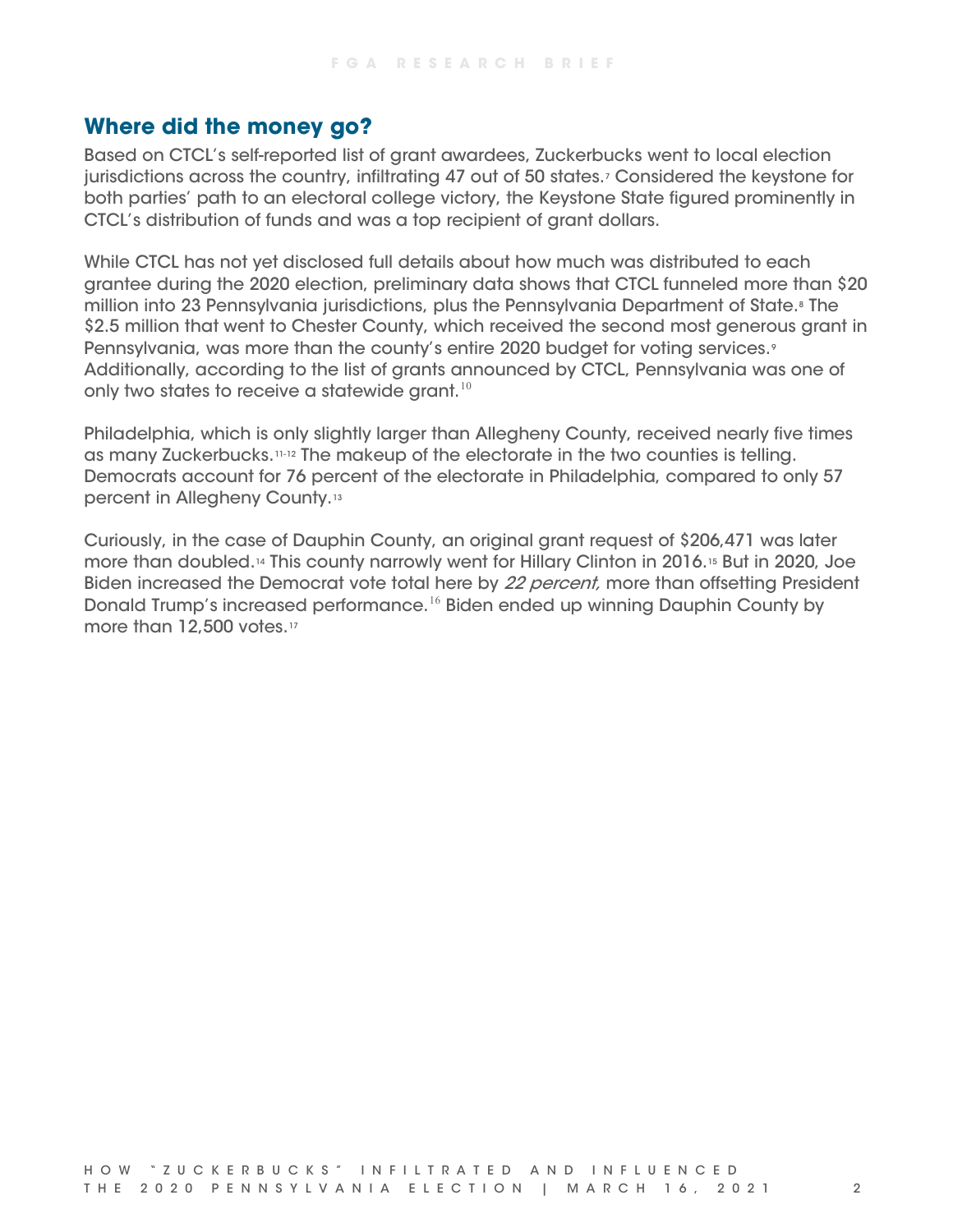#### **ZUCKERBUCKS POURED INTO PENNSYLVANIA IN 2020**

| <b>COUNTY/</b><br><b>MUNICIPALITY</b> | <b>ZUCKERBUCKS</b><br><b>AMOUNT</b> |
|---------------------------------------|-------------------------------------|
| Philadelphia                          | \$10,016,074                        |
| <b>Chester</b>                        | \$2,558,080                         |
| <b>Delaware</b>                       | \$2,200,000                         |
| Allegheny                             | \$2,052,251                         |
| Centre                                | \$863,828                           |
| Lehigh                                | \$762,635                           |
| <b>Dauphin</b>                        | \$482,165                           |
| Lancaster                             | \$474,202                           |
| <b>Berks</b>                          | \$470,929                           |
| York                                  | \$321,600                           |
| Luzerne                               | \$200,000                           |
| Erie                                  | \$148,729                           |
| <b>Monroe</b>                         | \$113,634                           |
| <b>Mercer</b>                         | \$54,414                            |
| Northumberland                        | \$45,000                            |
| <b>Somerset</b>                       | \$37,104                            |
| <b>Pike</b>                           | \$26,070                            |
| Wayne                                 | \$25,098                            |
| Venango                               | \$21,218                            |
| <b>Mifflin</b>                        | \$17,930                            |
| Juniata                               | \$11,364                            |
| <b>TOTAL<sup>18</sup></b>             | \$20,902,334                        |

Sources: APM Reports and Foundation for Government Accountability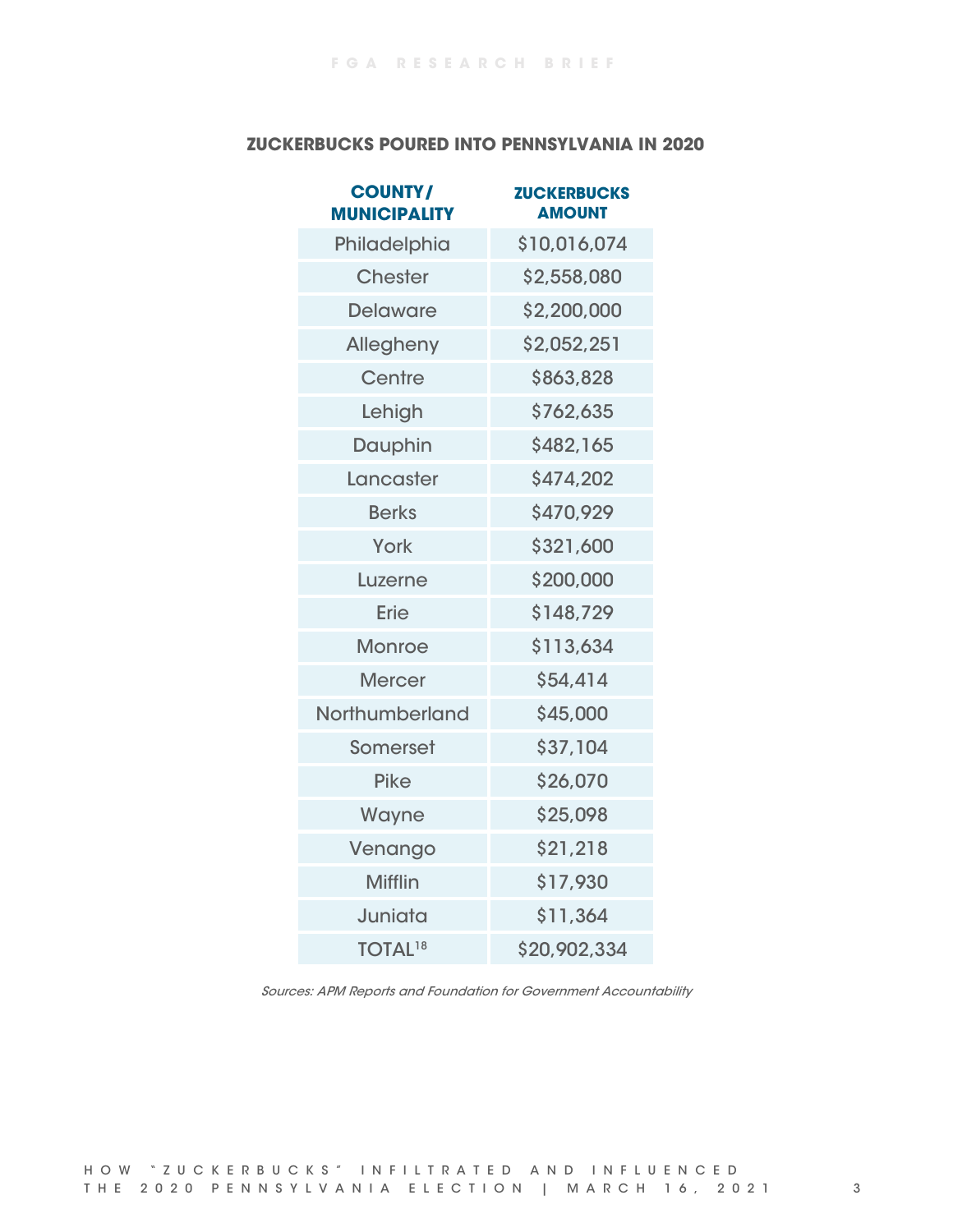## **How was the money spent? Not on PPE.**

Full grant reports from jurisdictions to CTCL were due on January 31. These reports should hopefully shine more light on how the funds were specifically spent. But the data that is currently available reveals that only a fraction of the funding was even requested for personal protective equipment (PPE).

Philadelphia, Pennsylvania, for example—where the entire operating budget for the office of the city commissioners is \$12.3 million—received a \$10 million grant.<sup>19</sup> Of that \$10 million, the city requested a mere \$250,000 for PPE.<sup>[20](#page-5-11)</sup> This represents less than 2.5 percent of the total funding the city requested and received.[21](#page-5-12)

In the grant request, Philadelphia outlined plans to spend more on other items, including \$5.5 million for "mail-in and absentee and processing equipment," \$2.3 million for "satellite election offices for in-person mail-in voting," and more.<sup>[22](#page-5-13)</sup> Despite the grant being specific to offsetting the challenges of conducting elections amid the COVID-19 pandemic, city officials closed their application by noting that the funds would allow the city to "be intentional and strategic in reaching our historically disenfranchised residents and communities."[23](#page-5-14) While perhaps a laudable goal, this is obviously not related to COVID-19.

Just outside Philadelphia, Chester County made a grant request that included more than \$1 million for ballot drop boxes, nearly half a million dollars for "absentee ballot assembly and processing equipment," and more than \$200,000 for an "oversized postcard" to all registered voters, as well as a promotional video in Spanish and English, amongst other outreach expenses, including \$5,000 for an online voter registration drive.<sup>[24](#page-5-15)</sup> Their stated intent to spend \$150,000 on PPE, sanitizer, and other COVID-19-related hygiene products accounted for less than six percent of their total grant request amount.<sup>[25](#page-5-16)</sup>

These preliminary numbers only indicate how the money was *intended* to be spent. Answers to questions about *actual* spending remain largely unknown due to lack of transparency in the process.

But even with more data and inspection, specifics may still be unknowable if jurisdictions do not have detailed records. After 10 meetings and review of numerous documents relating to the 2020 election, Luzerne County's Ad Hoc Election Inquiry Committee was **"unable to determine the direct chain of command regarding application and management of [the CTCL grant], including how the funds were spent."**[26](#page-5-17)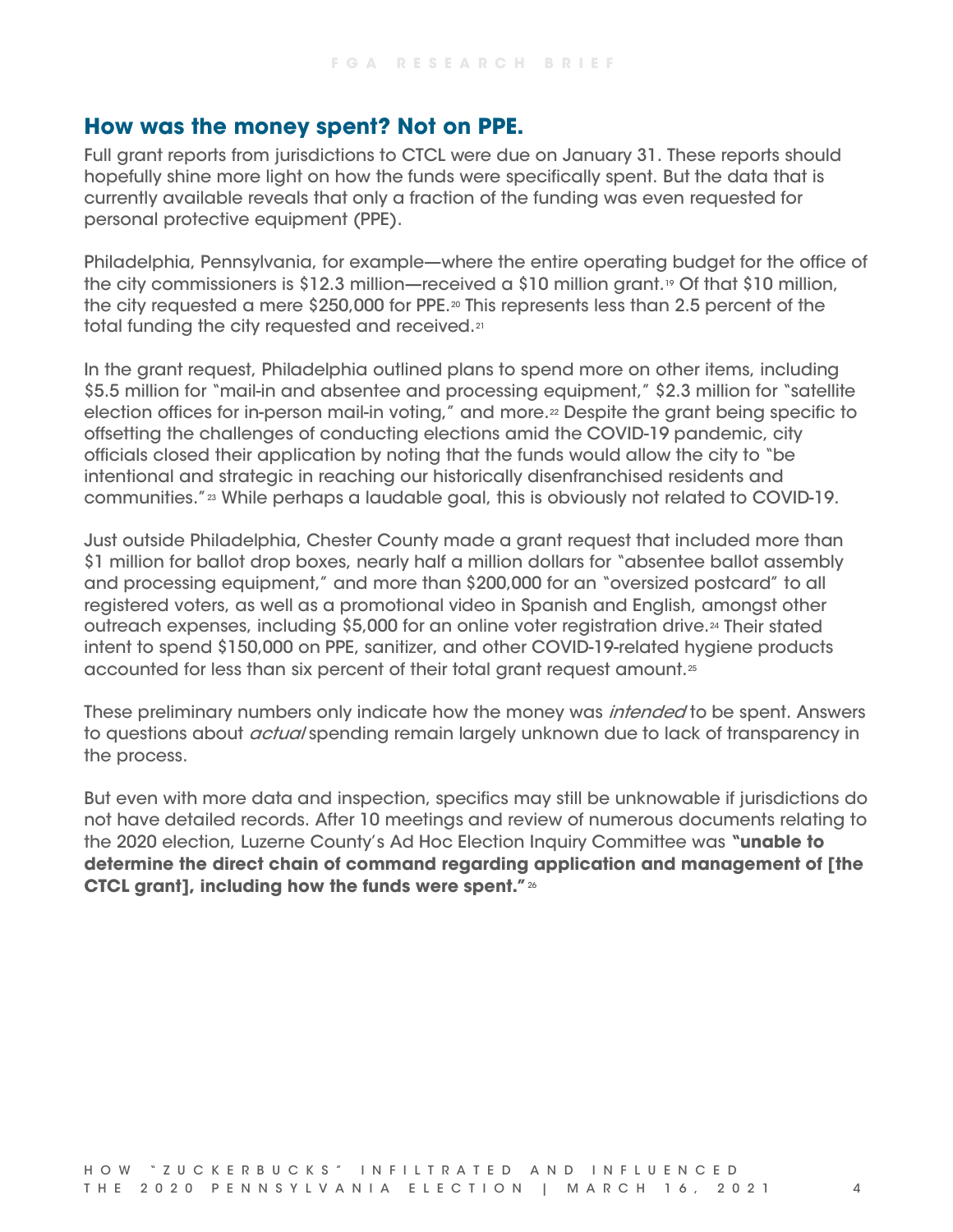## **Zuckerbucks were mostly spent in Democrat counties and influenced Pennsylvania's election**

Based on available data, it seems clear that the allocation of Zuckerbucks was greatest to Democratic jurisdictions.<sup>[27](#page-5-18)</sup> While several Pennsylvania counties that received Zuckerbucks went for Trump in 2020, **Zuckerbucks-receiving counties that broke for Biden received the lion's share of the funds—more than \$19 million, or 92 percent of the total amount spent in the commonwealth.**<sup>[28](#page-5-19)</sup> Philadelphia received an astounding \$6.32 per capita.<sup>[29](#page-5-20)</sup>

Furthermore, there is some evidence that Zuckerbucks had an impact on the election results by mobilizing Democrat voters. More than 90 percent of counties that receive Zuckerbucks saw an increase in Democrat votes that offset the change in Republican votes.[30](#page-5-21)

The use of private funds also apparently enabled elections officials to behave differently. As Delaware County Councilwoman Christine Reuther noted, "Because I'm not using taxpayer dollars for a lot of these initiatives, I can be more aggressive than maybe some of the other counties can."[31](#page-6-0) Specifically, Zuckerbucks allowed Delaware County, and others, to spend money to set up drop boxes before the legality of drop boxes had even been determined.<sup>32</sup>-[33](#page-6-2)-[34](#page-6-3)

## **What Pennsylvania can do to protect its elections**

Pennsylvania legislators recognized that private and not-for-profit money directly influencing elections would be a problem prior to the 2020 election and made attempts to protect the integrity of the election, both in court and through legislative action. [35-](#page-6-4)[36](#page-6-5) Mark Zuckerberg himself has even acknowledged that it is generally inappropriate for private citizens to finance elections. [37](#page-6-6) Pennsylvania should not give up the fight and should take action to prohibit private organizations from financing and exerting influence over elections.

<span id="page-4-6"></span>7 Center for Tech and Civic Life, "CTCL Program Awards Over 2,500 COVID-19 Response Grants," <https://www.techandciviclife.org/grant-awards/>

<span id="page-4-0"></span><sup>1</sup> Center for Tech and Civic Life, [https://www.techandciviclife.org/key-funders-and-partners/#.](https://www.techandciviclife.org/key-funders-and-partners/) 

<span id="page-4-1"></span><sup>2</sup> Tianna Epps-Johnson, Center for Tech and Civic Life, [https://www.techandciviclife.org/team/tiana-epps-johnson/.](https://www.techandciviclife.org/team/tiana-epps-johnson/)

<span id="page-4-2"></span><sup>3</sup> Carlie Porterfield, "Zuckerberg Donates Additional \$100 Million TO Support Election Efforts While Facebook Accused Of Spreading More Misinformation," Forbes, (2020),

[https://www.forbes.com/sites/carlieporterfield/2020/10/13/zuckerberg-donates-additional-100-million-to-support](https://www.forbes.com/sites/carlieporterfield/2020/10/13/zuckerberg-donates-additional-100-million-to-support-election-efforts-while-facebook-accused-of-spreading-more-misinformation/?sh=74ff3c9f56b7)[election-efforts-while-facebook-accused-of-spreading-more-misinformation/?sh=74ff3c9f56b7.](https://www.forbes.com/sites/carlieporterfield/2020/10/13/zuckerberg-donates-additional-100-million-to-support-election-efforts-while-facebook-accused-of-spreading-more-misinformation/?sh=74ff3c9f56b7) 

<span id="page-4-3"></span><sup>4</sup> Center for Tech and Civic Life, "CTCL Receives \$250M Contribution to Support Critical Work of Election Officials," [https://www.techandciviclife.org/open-call/.](https://www.techandciviclife.org/open-call/)

<span id="page-4-4"></span><sup>5</sup> Center for Tech and Civic Life, "COVID-19 response grants," [https://www.techandciviclife.org/our-work/election](https://www.techandciviclife.org/our-work/election-officials/grants/)[officials/grants/.](https://www.techandciviclife.org/our-work/election-officials/grants/)

<span id="page-4-5"></span><sup>6</sup> Mark Zuckerberg, Facebook post, (2020), [https://www.facebook.com/zuck/posts/10112459455098901.](https://www.facebook.com/zuck/posts/10112459455098901)

<span id="page-4-7"></span><sup>8</sup> Authors' calculations based on APM Reports reported grants and responses to public records requests. See, e.g., Geoff Hing, et al., "How private money helped save the election," APM Reports (2020), [https://www.apmreports.org/story/2020/12/07/private-grant-money-chan-zuckerburg-election.](https://www.apmreports.org/story/2020/12/07/private-grant-money-chan-zuckerburg-election)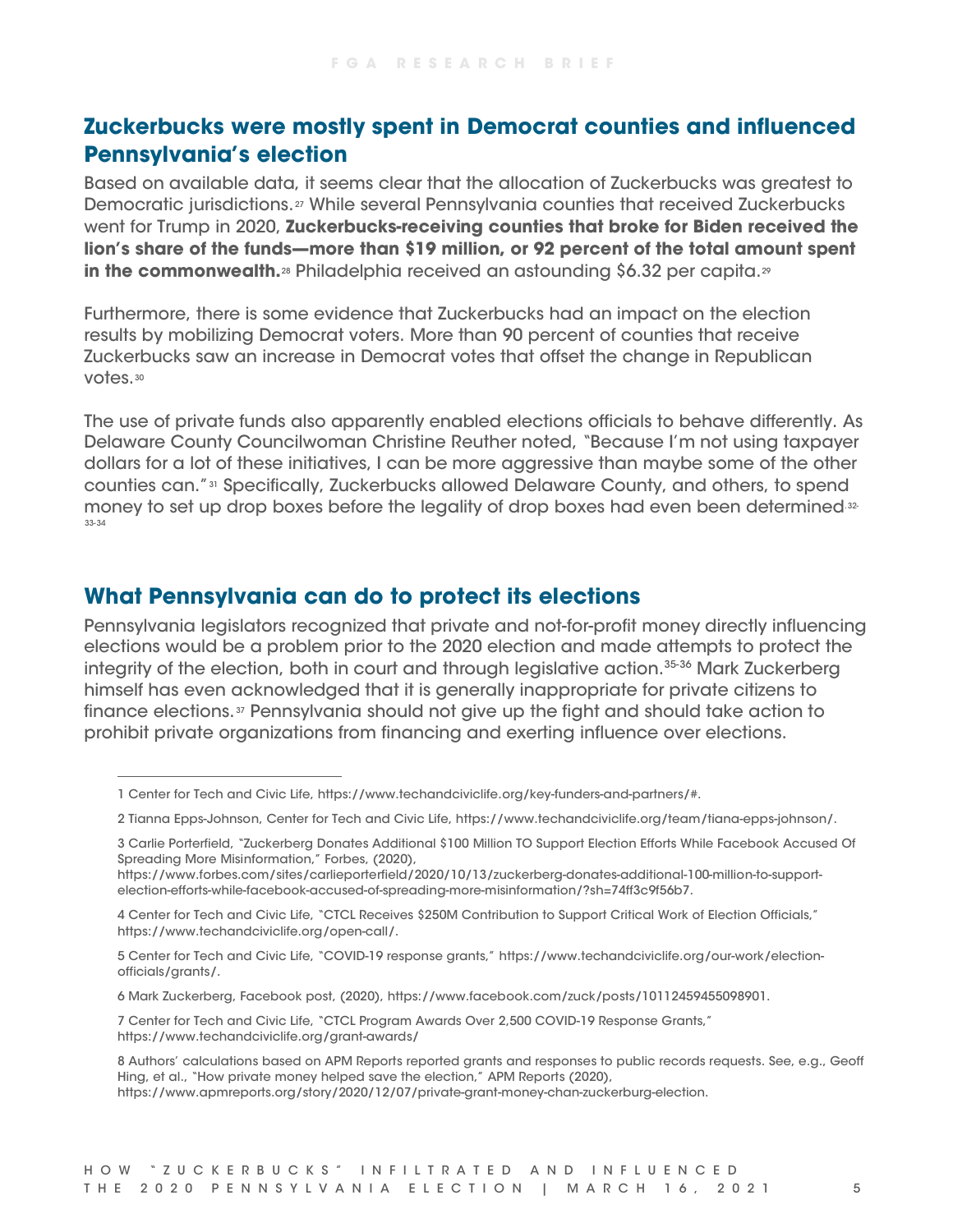<span id="page-5-0"></span>9 Geoff Hing, et al., "How private money helped save the election," APM Reports (2020), [https://www.apmreports.org/story/2020/12/07/private-grant-money-chan-zuckerburg-election.](https://www.apmreports.org/story/2020/12/07/private-grant-money-chan-zuckerburg-election)

<span id="page-5-1"></span>10 Center for Tech and Civic Life, "CTCL Program Awards Over 2,500 COVID-19 Response Grants," <https://www.techandciviclife.org/grant-awards/>

<span id="page-5-2"></span>11 Tianna Epps Johnson, "Philadelphia CTCL Grant," (2020), [https://assets.documentcloud.org/documents/7273726/Philadelphia-CTCL-Grant.pdf.](https://assets.documentcloud.org/documents/7273726/Philadelphia-CTCL-Grant.pdf)

<span id="page-5-3"></span>12 Response to a public request submitted by the authors to the Allegheny County Open Records Officer.

<span id="page-5-4"></span>13 Pennsylvania Department of State, "Voting & Election Statistics," Commonwealth of Pennsylvania, [https://www.dos.pa.gov/VotingElections/OtherServicesEvents/VotingElectionStatistics/Pages/VotingElectionStatistics.as](https://www.dos.pa.gov/VotingElections/OtherServicesEvents/VotingElectionStatistics/Pages/VotingElectionStatistics.aspx) [px.](https://www.dos.pa.gov/VotingElections/OtherServicesEvents/VotingElectionStatistics/Pages/VotingElectionStatistics.aspx) 

<span id="page-5-5"></span>14 Response to a public request submitted by the authors to the Dauphin County Open Records Officer. Dauphin County reported that the county originally applied for \$206,401 but was subsequently awarded \$482,164.50.

<span id="page-5-6"></span>15 Department of State, "2016 Presidential Election Official Returns: Dauphin," (2016), [https://www.electionreturns.pa.gov/General/CountyResults?countyName=Dauphin&ElectionID=54&ElectionType=G&IsA](https://www.electionreturns.pa.gov/General/CountyResults?countyName=Dauphin&ElectionID=54&ElectionType=G&IsActive=0) [ctive=0.](https://www.electionreturns.pa.gov/General/CountyResults?countyName=Dauphin&ElectionID=54&ElectionType=G&IsActive=0)

<span id="page-5-7"></span>16 Author's calculations based on changes in election results and turnout between the 2016 and 2020 presidential elections, as reported by the Pennsylvania Department of State.

<span id="page-5-8"></span>17 Author's calculations based on changes in election results and turnout between the 2016 and 2020 presidential elections, as reported by the Pennsylvania Department of State.

<span id="page-5-9"></span>18 This total excludes an additional three jurisdictions, including the grant to the PA Department of State, that are expected to have received funding but for which dollar amounts were not specified. According to the terms of the grant, the minimum award amount was \$5,000, suggesting a minimum of another \$15,000 in Zuckerbucks spent in Pennsylvania for a total projected minimum amount of \$20,917,334.

<span id="page-5-10"></span>19 Jonathan Lai, "Philly is about to get \$10 million for mail ballot drop boxes, early voting, and raises for poll workers," The Philadelphia Inquirer, (2020)[, https://www.inquirer.com/politics/election/philadelphia-2020-election-funding-](https://www.inquirer.com/politics/election/philadelphia-2020-election-funding-20200826.html)[20200826.html.](https://www.inquirer.com/politics/election/philadelphia-2020-election-funding-20200826.html)

<span id="page-5-11"></span>20 Geoff Hing, et al., "How private money helped save the election," APM Reports (2020), [https://www.apmreports.org/story/2020/12/07/private-grant-money-chan-zuckerburg-election.](https://www.apmreports.org/story/2020/12/07/private-grant-money-chan-zuckerburg-election)

<span id="page-5-12"></span>21 Authors' calculations based on total CTCL funding requested for personal protective equipment and the total funding received by the city of Philadelphia. See, e.g., [https://www.apmreports.org/story/2020/12/07/private-grant-money](https://www.apmreports.org/story/2020/12/07/private-grant-money-chan-zuckerburg-election)[chan-zuckerburg-election.](https://www.apmreports.org/story/2020/12/07/private-grant-money-chan-zuckerburg-election)

<span id="page-5-13"></span>22 Tianna Epps Johnson, "Philadelphia CTCL Grant," (2020), [https://assets.documentcloud.org/documents/7273726/Philadelphia-CTCL-Grant.pdf.](https://assets.documentcloud.org/documents/7273726/Philadelphia-CTCL-Grant.pdf)

<span id="page-5-14"></span>23 Ibid.

<span id="page-5-15"></span>24 William Turner, "Grant Transmittal Form," Chester County, Pennsylvania (2020), [https://assets.documentcloud.org/documents/20404695/chester-co-pa-ctcl.pdf.](https://assets.documentcloud.org/documents/20404695/chester-co-pa-ctcl.pdf)

<span id="page-5-16"></span>25 Authors' calculations based on itemized requested funds by Chester County, Pennsylvania and total awarded funds. See, e.g., William Turner, "Grant Transmittal Form," Chester County, Pennsylvania (2020), [https://assets.documentcloud.org/documents/20404695/chester-co-pa-ctcl.pdf.](https://assets.documentcloud.org/documents/20404695/chester-co-pa-ctcl.pdf)

<span id="page-5-17"></span>26 Election Inquiry Committee, "Luzerne County Election Inquiry Committee Meeting: Jan 28, 2021," Luzerne County, (2021), [https://www.luzernecounty.org/AgendaCenter/Election-Inquiry-Committee-46.](https://www.luzernecounty.org/AgendaCenter/Election-Inquiry-Committee-46) 

<span id="page-5-18"></span>27 Tom Scheck et al, "How Private Money From Facebook's CEO Saved The 2020 Election," NPR (2020), [https://www.npr.org/2020/12/08/943242106/how-private-money-from-facebooks-ceo-saved-the-2020-election.](https://www.npr.org/2020/12/08/943242106/how-private-money-from-facebooks-ceo-saved-the-2020-election) 

<span id="page-5-19"></span>28 Authors' calculations based on APM Reports reported grants and responses to public records requests. See, e.g., Geoff Hing, et al., "How private money helped save the election," APM Reports (2020), [https://www.apmreports.org/story/2020/12/07/private-grant-money-chan-zuckerburg-election.](https://www.apmreports.org/story/2020/12/07/private-grant-money-chan-zuckerburg-election)

<span id="page-5-20"></span>29 Scott Walter, "Zuckerberg's Return on Investment in Pennsylvania," Capital Research Center, (2021), [https://capitalresearch.org/article/zuckerbergs-return-on-investment-in-pennsylvania/.](https://capitalresearch.org/article/zuckerbergs-return-on-investment-in-pennsylvania/) 

<span id="page-5-21"></span>30 Authors' calculations based on APM Reports reported grants, responses public records request, and 2016 election results.